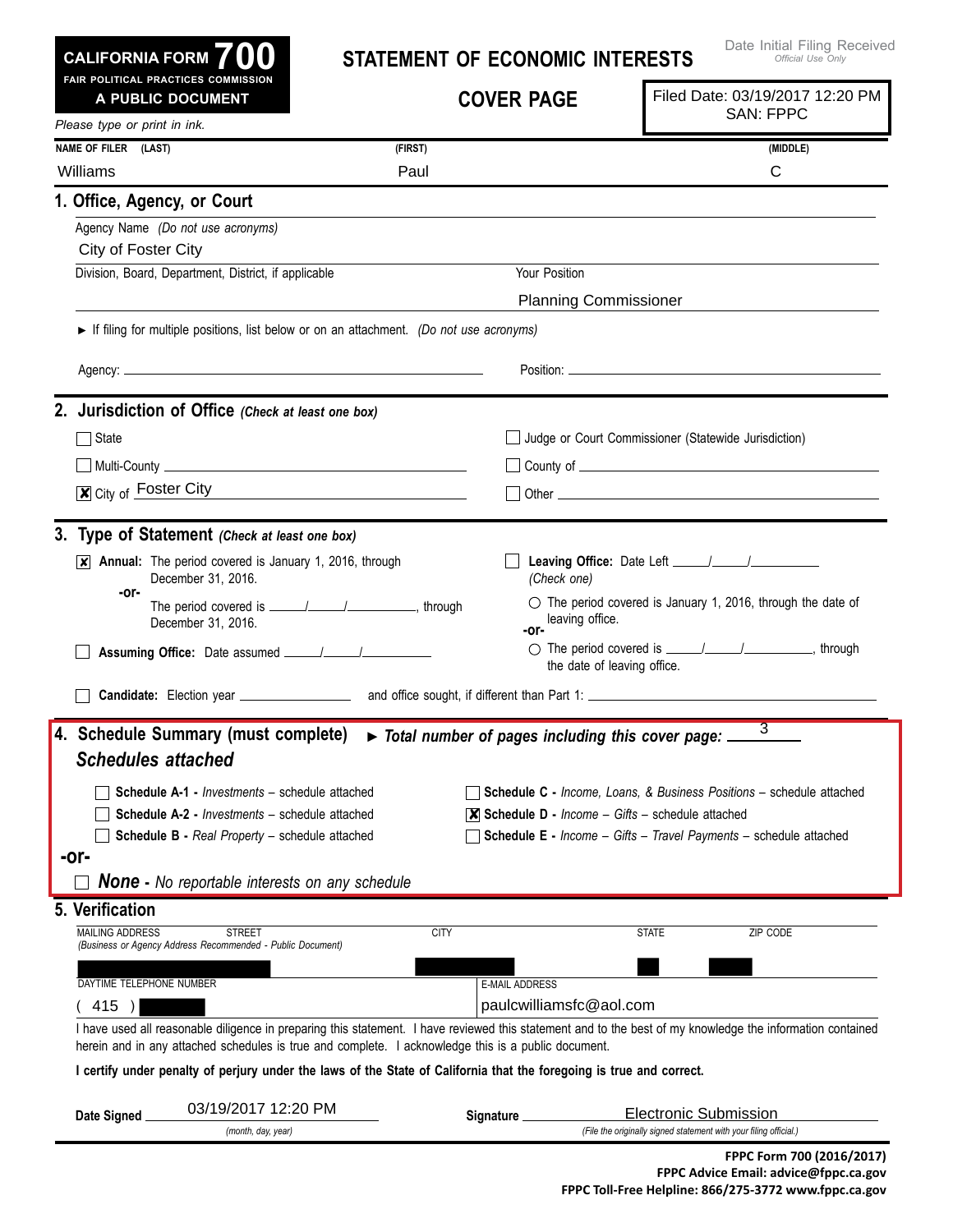## **Schedule D Income – Gifts**

**700 Fair Political Practices Commission CALIFORNIA FORM**

Name

Paul Williams

| NAME OF SOURCE (Not an Acronym)                                                                                                                                                                                                   | NAME OF SOURCE (Not an Acronym)                             |  |  |
|-----------------------------------------------------------------------------------------------------------------------------------------------------------------------------------------------------------------------------------|-------------------------------------------------------------|--|--|
| <b>Heller Manus Architect</b>                                                                                                                                                                                                     | <b>Spirit Holdings</b>                                      |  |  |
| ADDRESS (Business Address Acceptable)                                                                                                                                                                                             | ADDRESS (Business Address Acceptable)                       |  |  |
| 600 Montgomery St Ste 100, San Francisco, CA                                                                                                                                                                                      | 21070 Centre Pointe Parkway, Santa Clarita, CA              |  |  |
| BUSINESS ACTIVITY, IF ANY, OF SOURCE                                                                                                                                                                                              | BUSINESS ACTIVITY, IF ANY, OF SOURCE                        |  |  |
| <b>Architectural Services</b>                                                                                                                                                                                                     | <b>Construction Mgt</b>                                     |  |  |
| DATE (mm/dd/yy)<br>DESCRIPTION OF GIFT(S)<br>VALUE                                                                                                                                                                                | DATE (mm/dd/yy)<br>DESCRIPTION OF GIFT(S)<br>VALUE          |  |  |
|                                                                                                                                                                                                                                   |                                                             |  |  |
| Lunch in San Francisco<br>50<br>$02/02/16$ s                                                                                                                                                                                      | $\frac{12}{15}$ , 15 $\frac{16}{16}$ s 75 Bottle of wine.   |  |  |
| $\frac{1}{2}$ . The contract of the contract of the contract of the contract of the contract of the contract of the contract of the contract of the contract of the contract of the contract of the contract of the contract of t |                                                             |  |  |
| s                                                                                                                                                                                                                                 | $\frac{1}{2}$                                               |  |  |
| NAME OF SOURCE (Not an Acronym)                                                                                                                                                                                                   | NAME OF SOURCE (Not an Acronym)                             |  |  |
| <b>Perlo Construction</b>                                                                                                                                                                                                         | <b>Swinerton Builders</b>                                   |  |  |
| ADDRESS (Business Address Acceptable)                                                                                                                                                                                             | ADDRESS (Business Address Acceptable)                       |  |  |
| 16101 SW 72nd Ave Suite 200, Portland, OR 97224                                                                                                                                                                                   | 260 Townsend St. San Francisco CA 94107                     |  |  |
| BUSINESS ACTIVITY, IF ANY, OF SOURCE                                                                                                                                                                                              | BUSINESS ACTIVITY, IF ANY, OF SOURCE                        |  |  |
| Construction                                                                                                                                                                                                                      | Construction                                                |  |  |
| DATE (mm/dd/yy)<br>DESCRIPTION OF GIFT(S)<br>VALUE                                                                                                                                                                                | DATE (mm/dd/yy)<br>DESCRIPTION OF GIFT(S)<br>VALUE          |  |  |
| $\frac{12}{15}$ , $\frac{16}{16}$ s 50 Bottle of Wine                                                                                                                                                                             | $12/15/16$ s 75<br>Bottles of wine.                         |  |  |
|                                                                                                                                                                                                                                   |                                                             |  |  |
|                                                                                                                                                                                                                                   |                                                             |  |  |
| NAME OF SOURCE (Not an Acronym)                                                                                                                                                                                                   | NAME OF SOURCE (Not an Acronym)                             |  |  |
| Hathaway Dinwiddee                                                                                                                                                                                                                | <b>BCCI</b>                                                 |  |  |
| ADDRESS (Business Address Acceptable)                                                                                                                                                                                             | ADDRESS (Business Address Acceptable)                       |  |  |
| 275 Battery Street, San Francisco, CA                                                                                                                                                                                             | 1160 Battery Street, San Francisco, CA                      |  |  |
| BUSINESS ACTIVITY, IF ANY, OF SOURCE                                                                                                                                                                                              | BUSINESS ACTIVITY, IF ANY, OF SOURCE                        |  |  |
| Construction                                                                                                                                                                                                                      | Construction                                                |  |  |
| DATE (mm/dd/yy)<br>VALUE<br>DESCRIPTION OF GIFT(S)                                                                                                                                                                                | DATE (mm/dd/yy)<br>VALUE<br>DESCRIPTION OF GIFT(S)          |  |  |
| <b>Baseball Tix</b><br>100<br>04 $/$ 07 $/$ 16                                                                                                                                                                                    | Thomas Scholarship fund<br>120<br>raiser shoot.<br>05/14/16 |  |  |
| Lunch in SF.<br>50<br>09/27/16                                                                                                                                                                                                    |                                                             |  |  |
| \$.                                                                                                                                                                                                                               |                                                             |  |  |

**Comments:**